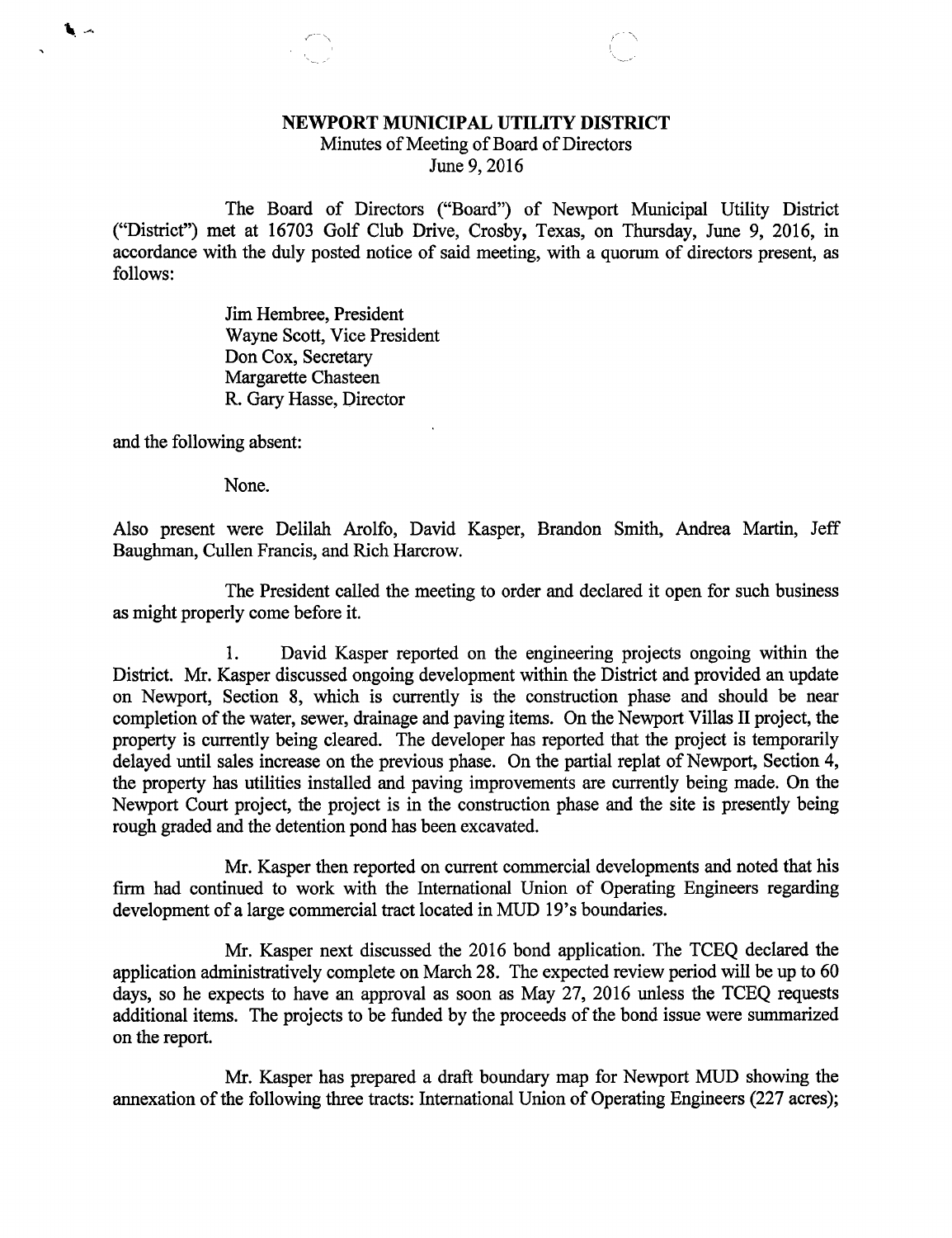Part of Newport Court/Nino Corbett development (1.500 acres); and a commercial tract on North Diamondhead/Nino Corbett development (2.400 acres). Upon motion by Director Cox, seconded by Director Hasse, the Board unanimously approved the engineer's report.

2. Brandon Smith next reported on operations of the water system in the District. Ground water permitted through February 28, 2017 was 175.200 million gallons, and remaining ground water as of May 9, 2016 was 162.985 million gallons. Total ground water produced was 3.002 million gallons, and total surface water produced was 31.615 million gallons. A new groundwater credit contract was approved with Eastex Forest Products for 2.200 million gallons. Billed water was 22.254 million gallons with an accountability of 86%.

Jeff Baughman reported on work completed at the surface water treatment plant, which included ordering air reliefs/vacuum breakers, moving and setting up lab equipment in the new lab building, and replacing the tubing for the PO4 pump at disinfection zone #2. Belt pressing on the sludge was performed by Trinity. Pending work includes installation of flashing on the existing SWTP building to prevent leaks. The operator will obtain a quote to have the high service pump check valves on No. 2 and No. 3 pumps replaced. Other pending work includes installation of the air relief/vacuum breaker on the sludge piping header at Water Plant No. 1.

Work completed at Water Plant No. 1 included ordering an air relief/vacuum breaker and installing a new chlorine booster pump. Pending work includes installing the air relief/vacuum breaker on the main header, installing the LAS tank and injection quill which has not been delivered yet, having Alsay pull the well pump for repair or replacement, and pending a quote, replacing the leaking check valve on the booster pumps.

There was nothing to report regarding work at Water Well No. 2.

Cullen Francis reported on the status of the wastewater system in the District. Total flow for May amounted to 31.473 million gallons, with an average daily flow of 1.015 million gallons. There was 11.38 inches of rainfall for the month. There were no violations noted at the facility.

Mr. Francis next reported on work completed at the wastewater treatment plant, which included pumping out Aeration Basin No. 4 after four inches of rainfall, repairing two large air leaks on Aeration Basin No. 4, removing rags from RAS channel, installing four air diffusers at the influent channel air drop, removing a fallen tree from the wastewater treatment plant access road, and filling the low area with limestone on the driveway near chlorine room.

Mr. Francis next discussed the operations of the District lift stations. At the Dunes Lift Station, a new ground wire was installed on Pump No. 2. At the Handspike Lift Station, the operator deragged Pump No. 1 and Pump No. 2 and replaced the sump pump in the dry well and adjusted floats. At the Via Dora Lift Station, Pump No. 1 was backwashed and the breaker was reset. Pump No. 1 was deragged and batteries were replaced in the auto dialer. At the Helmsman Lift Station, the operator deragged Pump No. 1 and Pump No. 2. At the South Diamondhead/FM 2100 Lift Station, the operator deragged Pump No. 1 and Pump No. 2. At the Seven Oaks Lift Station, the operator replaced batteries in the auto dialer.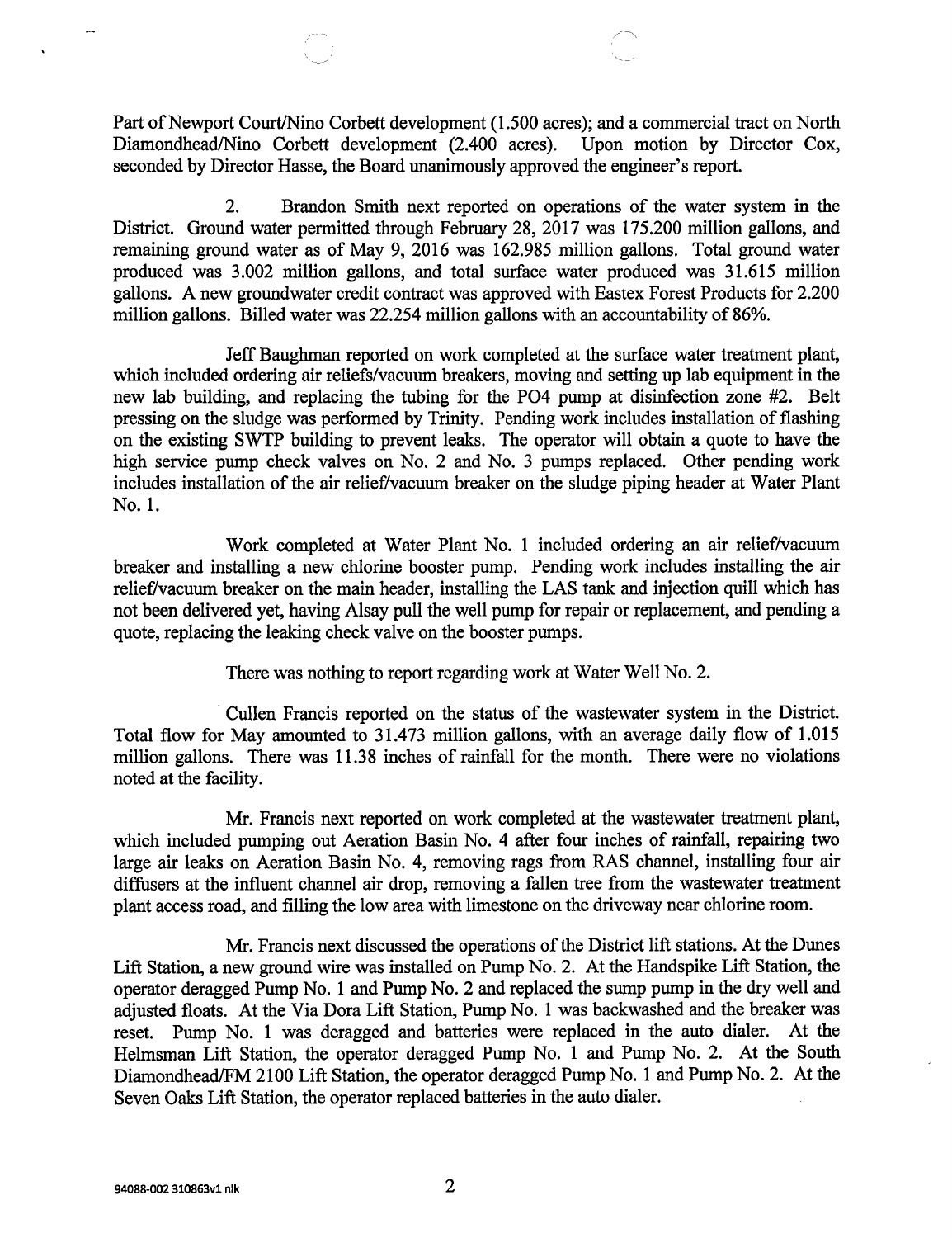Rich Harcrow reported on the District work. There were 2 water leaks and main line repairs, 4 sewer back-up and sewer line repairs, 2 irrigation taps, 1 sewer tap and 40 regular taps, and 2 backcharges. 43 taps have been installed year-to-date. The operator responded to a number of dirty water complaints.

Brandon Smith reported that heavy debris was removed from the low water crossing at Flying Bridge Way and Stem Way. The operator installed a 6-inch district cleanout at 15934 Audie Lee Court and 16006 Audie Lee Court. At 1315 Tee Time Court and 16110 Fairway Creek Circle, the District cleanout was lowered 6 inches. At 15723 W. Chamfer Way, the District cleanout was lowered 4 inches.

Brandon Smith report on vandalism and a fire which destroyed a resident's meter box and meter. The Harris County Sheriff's Department was called and a report was filed with the deputy.

The operator reported on weather-related emergency work and callouts. At the wastewater treatment plant, blowers were down on two occasions. Peak flow was monitored and floodgates operated with adjustments made in order to keep the flow under peak level. Continuous monitoring of the lift stations was necessary due to excessive amounts of rainfall, power outages and increased flow from May 21 to June 4, 2016.

The operator reported on the District's insurance claim with Arthur J. Gallagher &Co. which was filed on May 27, 2016 due to damage to the Flying Bridge Lift Station from the lightning strike on May 21, 2016. NTS installed a rental pump for use until pumps and systems can be repaired and provided a quote for the damaged items as follows: Option 1: replace Milltronics controller and submersible transducer for \$3,950; replace Mission wireless alarm system for \$2,500 plus annual wireless service contract; repair Lift Pump 1 with Flygt 3152 20HP 230V/3, 6", 432 impeller at a cost of \$8,695; repair Lift Pump 2 with re-install for \$5,922. The total cost of Option 1 is \$21,067. Option 2: replace Milltronics controller and submersible transducer for \$3,950; replace Mission wireless alarm system, \$2,500 plus annual service contract; replace both Lift Pump #1 and Lift Pump #2 with new pumps; install new Flygt NP-20HP at a cost of \$16,765 each with a five-year warranty for a total Option 2 cost of \$39,800. After discussion, upon unanimous vote, the Board approved Option 2. The operator will work with the insurance company to get the repairs scheduled.

3. Mr. Smith then discussed the status of the District parks. At Port O'Call, the operator cleaned graffiti from the pavilion bench and cleaned tree limb debris from the grounds as a result of the storms. McCann Security replaced the key fob strike plate on the women's restroom door. Pending work includes installation of motion sensor lights under the pavilion. At South Diamondhead Park, completed work included removal of tree limb debris. At Flying Bridge Park, completed work included removal of tree limb debris left from the storms and replacement of two cameras by McCann Security. Trail work included scraping the entire trail with heavy equipment and hand tools, removing 5 trees which had fallen over due to the storms, filling in the washout area near Liberty Way with stabilized sand, continuous monitoring of low water crossings during flooding, continuous cleanup of heavy debris from flooding and storm damage, and removing trees leaning on the fence at 17059 Midships. Pending work includes consulting with the District engineer regarding options for retaining the bulkhead along